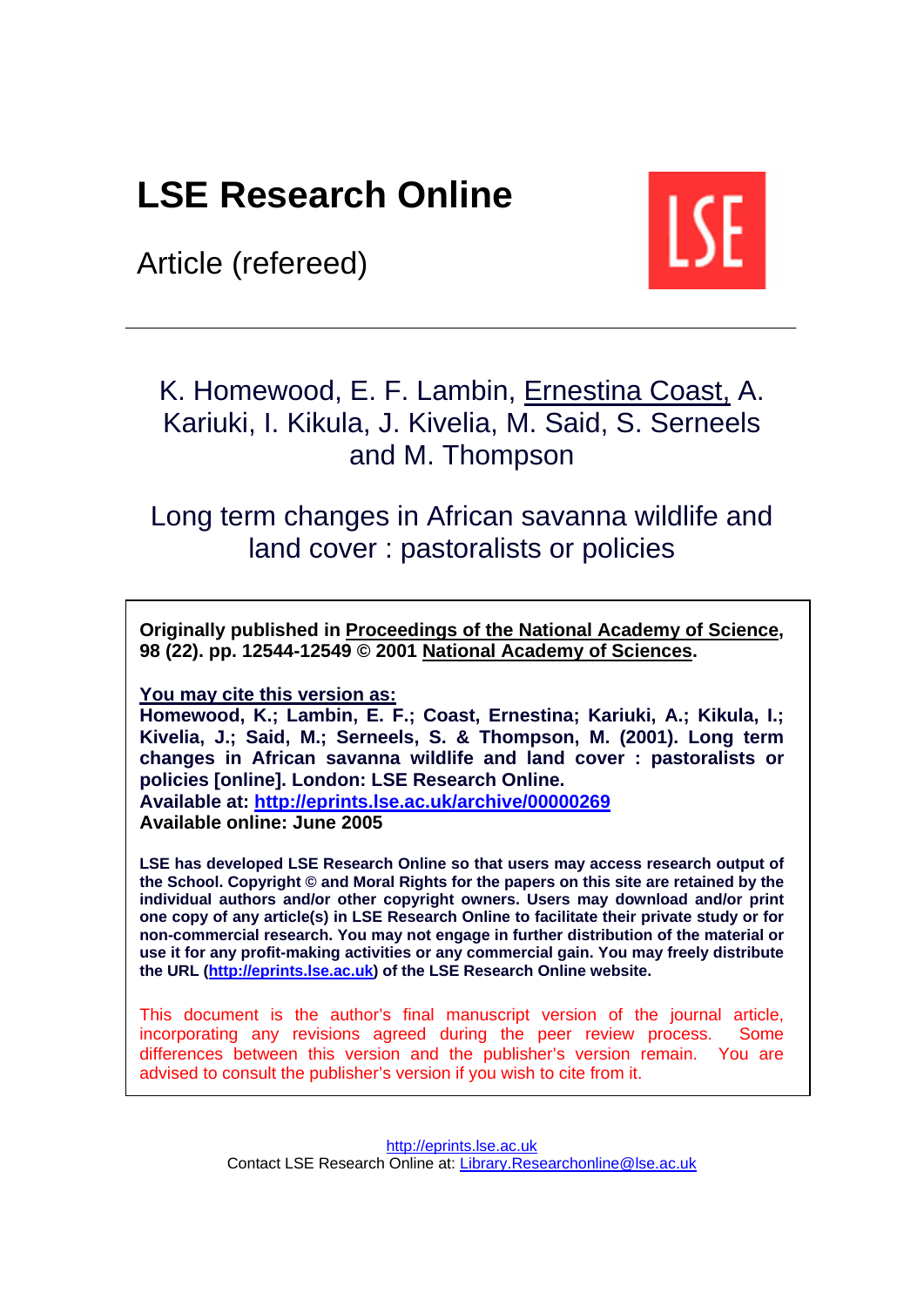### **Long-term changes in Serengeti-Mara wildebeest and land cover: Pastoralism, population, or policies?**

K. Homewood\*†, E. F. Lambin‡, E. Coast\*§, A. Kariuki¶, I. Kikula, J. Kivelia, M. Said\*\*, S. Serneels‡, and M. Thompson\*

\*Anthropology Department, University College, Gower Street, London WC1E 6BT, United Kingdom; ‡Department of Geography, University of Louvain, B1348 Louvainla-Neuve, Belgium; ¶Kenya Wildlife Service, P.O. 40241, Nairobi, Kenya; \*\*Department of Resource Survey and Remote Sensing, P.O. 47146, Nairobi, Kenya; and iInstitute of Resource Assessment, University of Dar es Salaam, P.O. 35097 Dar es Salaam, Tanzania

Declines in habitat and wildlife in semiarid African savannas are widely reported and commonly attributed to agropastoral population growth, livestock impacts, and subsistence cultivation. However, extreme annual and shorter-term variability of rainfall, primary production, vegetation, and populations of grazers make directional trends and causal chains hard to establish in these ecosystems. Here two decades of changes in land cover and wildebeest in the Serengeti-Mara region of East Africa are analyzed in terms of potential drivers (rainfall, human and livestock population growth, socio-economic trends, land tenure, agricultural policies, and markets). The natural experiment research design controls for confounding variables, and our conceptual model and statistical approach integrate natural and social sciences data. The Kenyan part of the ecosystem shows rapid land-cover change and drastic decline for a wide range of wildlife species, but these changes are absent on the Tanzanian side. Temporal climate trends, human population density and growth rates, uptake of small-holder agriculture, and livestock population trends do not differ between the Kenyan and Tanzanian parts of the ecosystem and cannot account for observed changes. Differences in private versus state/communal land tenure, agricultural policy, and market conditions suggest, and spatial correlations confirm, that the major changes in land cover and dominant grazer species numbers are driven primarily by private landowners responding to market opportunities for mechanized agriculture, less by agropastoral population growth, cattle numbers, or smallholder land use.

The extent to which conservation areas can successfully coexist with local users in developing countries is hotly debated, as are the conditions for environmental, social, and economic sustainability of any such coexistence (refs. 1–5 and 44). In East African savannas, habitat loss and wildlife decline are widely perceived and generally attributed to rapid population growth and the spread of subsistence cultivation. Directional trends and causal chains are hard to establish in semiarid lands, however, because rainfall, primary production, grazer populations, and vegetation formations show major unpredictable fluctuations between seasons and years. The 100,000-km2 Serengeti-Mara Ecosystem (SME) serves as a natural experiment allowing analysis of the long-term outcomes of different policies for conservation on the one hand and community development on the other. The SME comprises contrasting land-use zones with different tenure arrangements, ranging from state-controlled ''fortress'' conservation areas to private and non-private tracts with multiple land uses, some with community-based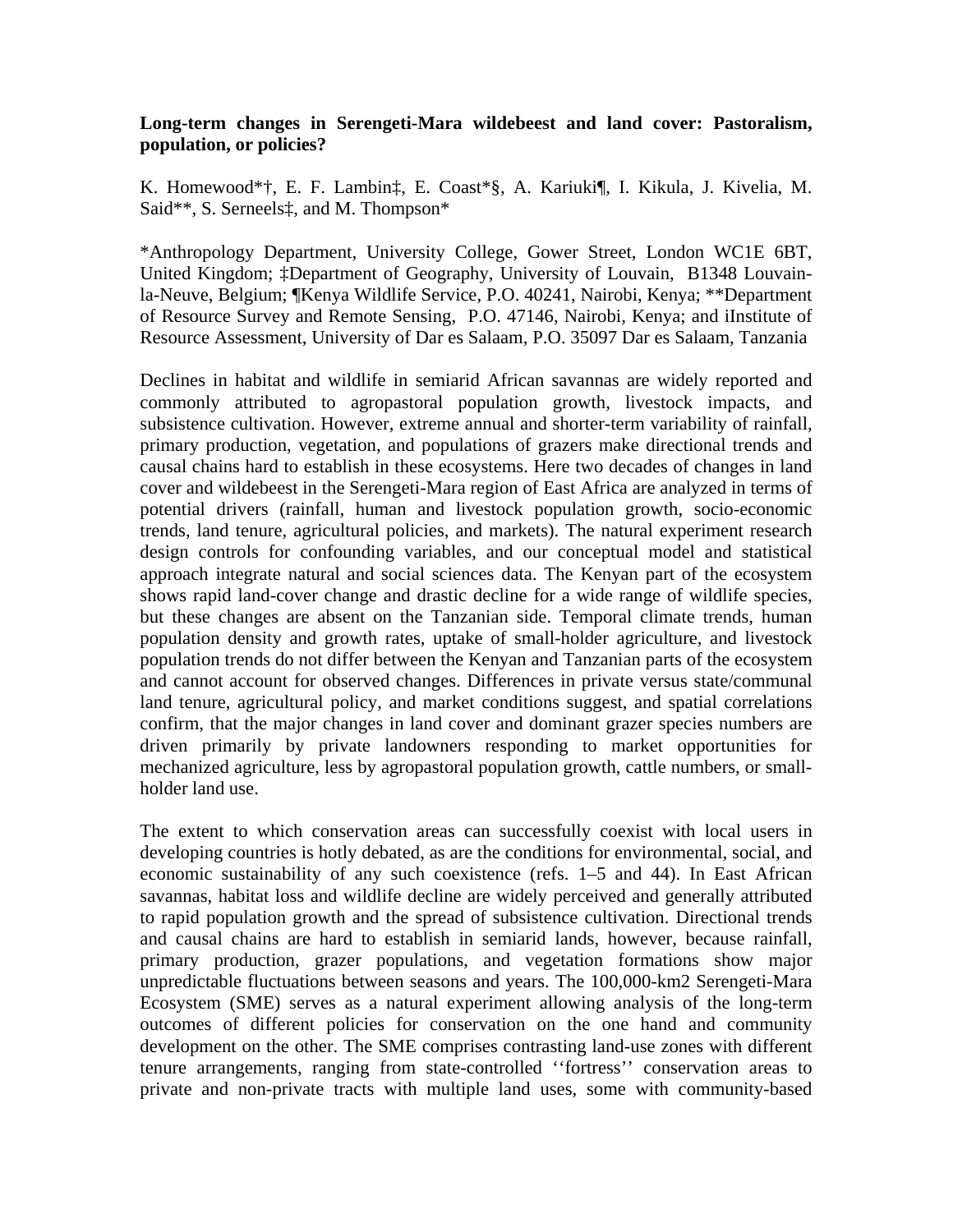conservation initiatives, superimposed on a rangeland where ecological, microeconomic, and ethnic continuities make it possible to control for many confounding variables. The SME is bisected by the Kenya/Tanzania border, allowing comparative analysis of the implications of contrasting economic, political, and land tenure contexts of Kenya and Tanzania.

Do land-cover changes and associated wildlife changes in East African rangelands vary with differences in land-use orientations (i.e., use policies, tenure, management strategies)? What specific determinants and causal chains (if any) link policy differences to these outcomes? This article analyzes the long-term outcomes of different land-use practices (and policies) on environment, wildlife (e.g., wildebeest as the dominant grazers), demography, and socio-economic conditions in the SME. It summarizes recent changes in the ecosystem (i.e., land cover and wildebeest), examines those factors potentially driving these changes (i.e., rainfall, human population growth, livestock population, socioeconomic trends, land tenure, agricultural policies, and market access) and the fine-scale evidence on the determinants of land-use decisions, and provides simple projections of land conversion trends. A conceptual model is offered for analyzing the dynamics of the changes addressed. These tasks are accomplished by integrating indepth remote sensing, demographic, and socio-economic studies with meta-analysis of existing extensive long-term data sets on wildlife and livestock and with the existing research knowledge of SME community and ecosystem processes.

Contrary to widely held views, rapid land-cover change and wildlife decline are restricted to the Kenyan part of the system. Correlation and causal analyses demonstrate that major changes in land cover and wildebeest numbers are driven primarily by markets and national land tenure policies, rather than agropastoral population growth. Spread of mechanized agriculture, but not agropastoral land use, is associated with the critical spatial location of changes underlying wildebeest decline.

#### **Study Area and Policy Zones**

The SME has a conservation core, consisting of the Serengeti National Park (SNP) in Tanzania, continuous with the Masai Mara National Reserve (MMNR) in Kenya. Wildlife tourism is the only land use allowed in these fortress conservation zones. The core areas are surrounded by a ring of buffer zones: inner and outer group ranches (GR) in Kenya; Ngorongoro Conservation Area (NCA), Loliondo Game Controlled Area (LGCA), and Maswa, Grumeti, and Ikorongo game reserves in Tanzania. The Kenyan SME wildlife dispersal areas are privately owned or GR land scheduled for subdivision into private parcels. Private ownership means individual residents can engage in any or all of herding, small-scale farming, mechanized commercial farming, and wildlife tourism enterprises; only hunting is forbidden. Tanzanian game reserves allow only tourism and licensed hunting enterprises, with no settlement. The LGCA allows settlement, cultivation (including mechanized commercial farming), pastoralism, tourism, and licensed hunting. The NCA allows settlement, tourism, livestock herding, and smallscale, but not mechanized, cultivation. Tourism, hunting, and mechanized cultivation in Tanzania are state controlled, but despite economic liberalization in 1985, these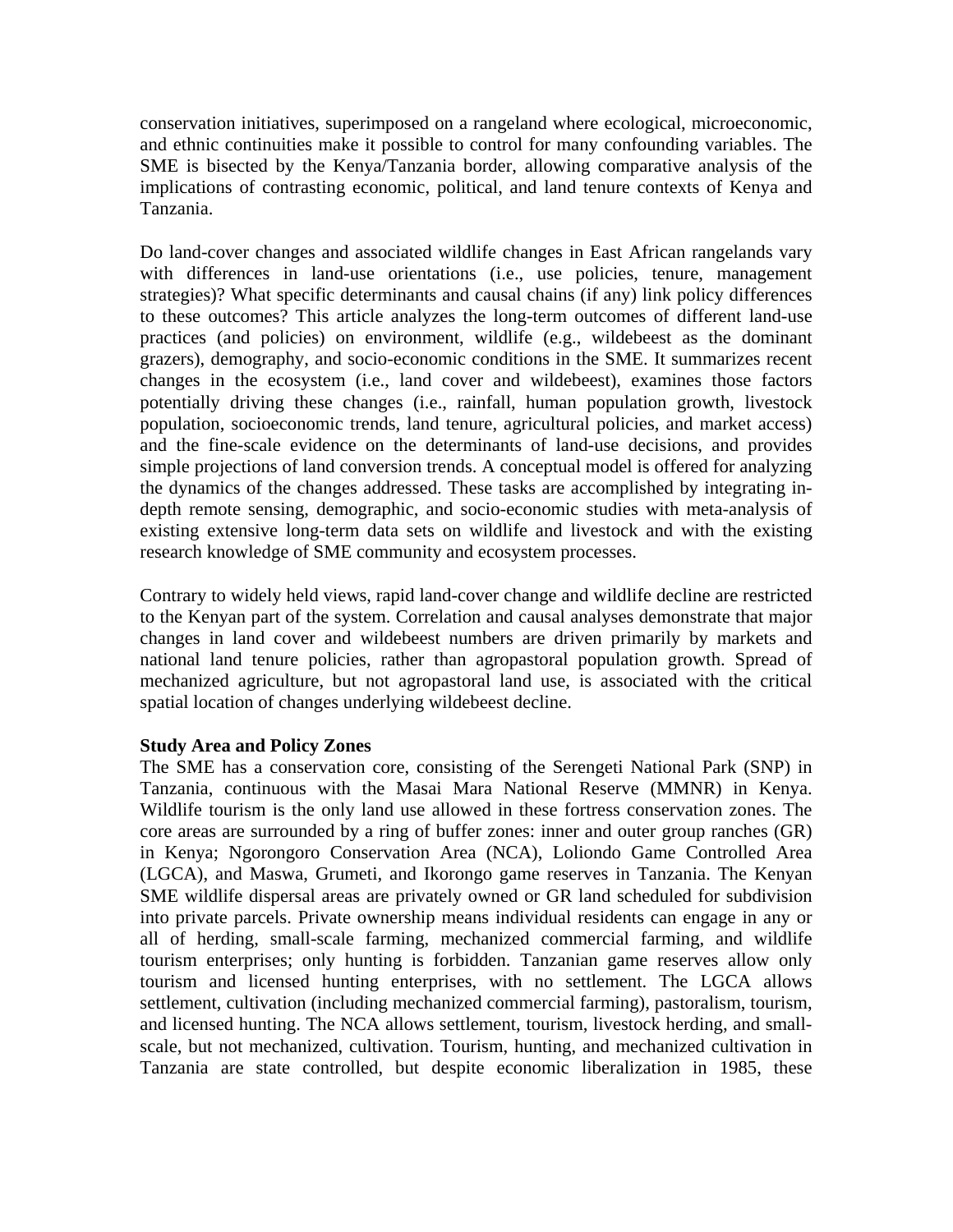enterprises remain beyond the reach of most local residents. Most Tanzanian land is state controlled, although some LGCA villages have registered communal title to their land.

Many different community-based conservation initiatives exist throughout the buffer zones; these vary in approach, levels of community participation, and in type and scale of potential returns to communities (ref. 6 and M.T. and K.H., unpublished work). The international border bisecting the SME creates parallel zones of different land-use and conservation orientations linked to different policies and conditions existing in the two countries: Kenya has private land ownership, relatively developed transport and market infrastructure, and strong private enterprise ethos, whereas Tanzania (7) has state ownership and/or common property management of land, poorly developed transport, poor market access, and a centrally controlled economy (8).

Despite an overall rainfall gradient from the dry southeastern plains (500 mm per year) to the wet northwest in Kenya (1,200 mm per year; ref. 9), topography and the influence of Lake Victoria generate such a diversity of local climates that comparable growing conditions and vegetation types are repeated across different zones and on both sides of the border. These range from the seasonally very productive short-grass associations that characterize the Serengeti Plains (and formerly, the Loita Plains in Kenya), to taller stands of grass in wetter areas, grading into bush, thicket, and *Acacia* woodland (9, 10). In addition to these vegetation formations, cultivation ranges from hand- or ox-based small holder to broad stretches of mechanical-based, commercial systems.

The SME is generally taken as the area defined by the movements of the migratory wildebeest (9), covering some 25,000 km2 centered on the SNP. The present study emphasizes the interdependence of SME ecological processes and outcomes with those in the surrounding buffer zones. It excludes, however, the western part of the SME, together with the westernmost buffer zones, for two reasons. These areas differ markedly from the rest of the study area in terms in climate, vegetation, buffer zone population composition and density, and importance of poaching (11, 12), and their coverage would require separate satellite imagery. In this article, the terms Kenya SME and Tanzania SME refer to the Kenyan and Tanzanian parts of the study area respectively, and thus include buffer zone areas not necessarily covered in other studies (9)

#### **Methods**

This study integrates a range of data, methods, and approaches: broad single-round regional to fine-scale intensive multiround survey; land-use policy and economic assessment linked with long-term vegetation and habitat change; human, livestock, and wildlife population data; and information on agropastoralist land-use strategies. Remote sensing, rainfall, and aerial census data quantified ecological dynamics from 1975 to 2000 (13). Landsat time-series data measured the expansion of large-scale wheat and small-holder agriculture, based on a differencing of successive image data and controlling for interannual variability in climate conditions. Wildebeest and livestock trends were calculated from 1960–1990 aerial censuses (datasets made available by Department of Resource Surveys and Remote Sensing, Serengeti Ecological Monitoring Programme, Institute of Resource Assessment/Tanzanian Natural Resources Information Centre,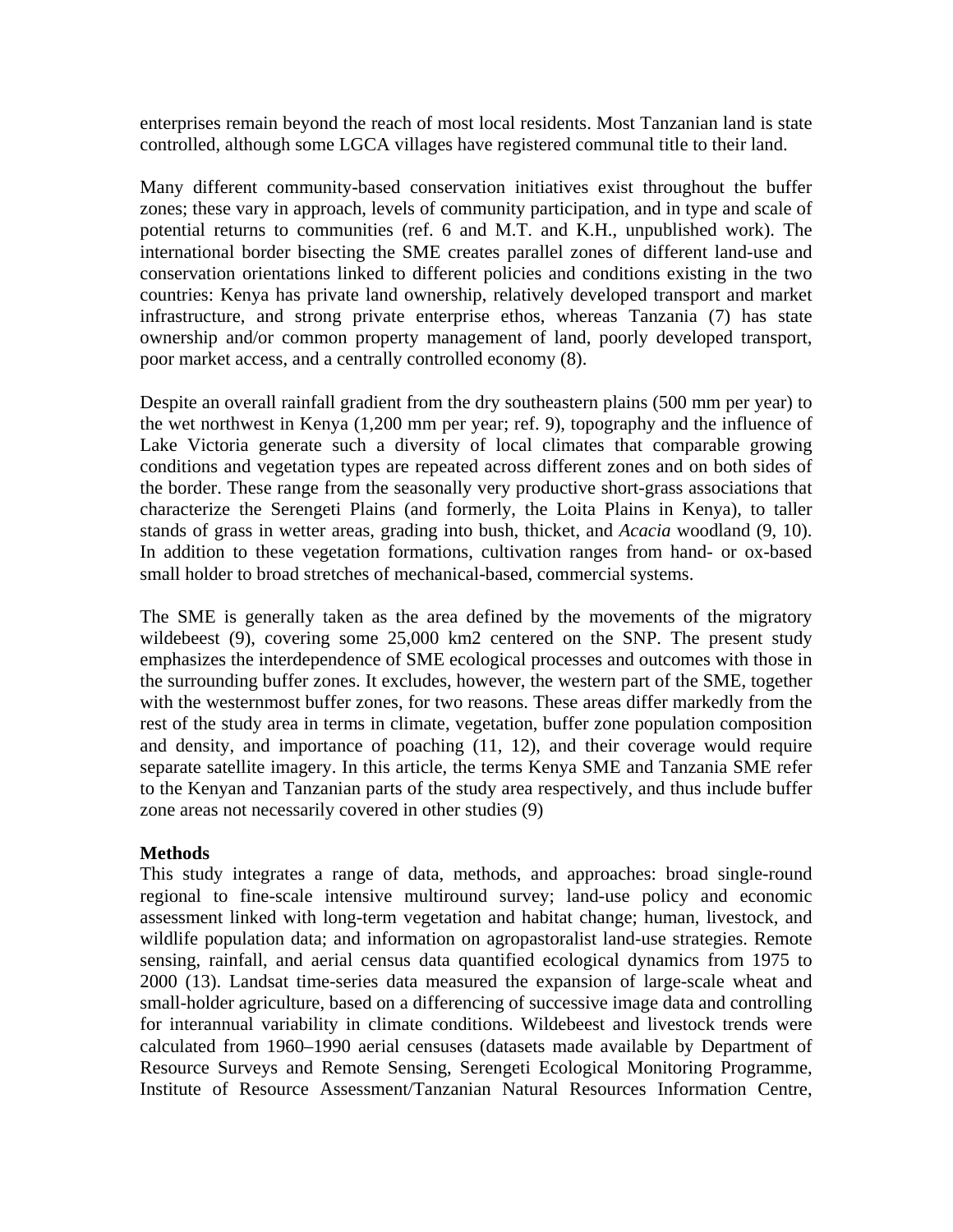Arusha Conservation Information Centre, and Natural Resources International). Wetseason (November-May) and dry-season (June-October) wildebeest dispersal area rainfall was calculated from monthly rainfall records of 1975–1997. A multivariate regression model of the time series of wildebeest population estimates (12 surveys flown between January and May 1978–1997) against rainfall and livestock was computed for 1978– 1997. Before the statistical analysis, all data were detrended and log-transformed to remove non-stationary variance in the series. Further, mean wildebeest density per km2 was calculated for each sampling unit (5 3 5 km grid cell) over each period with stable overall population estimates (1978–1979, 1980–1985, and 1986–1997). Mann–Whitney *U* and Wilcoxon signed-rank tests demonstrated significant differences in wildebeest density among spatial units characterized by different land uses (farming vs. rangeland zones in Loita) in a given period, or in different periods for a given land use or eco-unit (14). National censuses on human population (Tanzania: 1967, 1978, 1988; Kenya: 1962, 1969, 1979, 1989), demographic and health surveys [1991–1992, 1996 (Tanzania); 1989, 1993, 1998 (Kenya)], national archives, and project literature on conservation and landuse policies defined spatially explicit demographic, policy, and socio-economic information. Multiround surveys of 174 Tanzanian and 288 Kenyan Maasai households, complemented by broader single-round surveys, quantified land-use choices, economic returns, and land conversion to cultivation (M.T. and K.H., unpublished work). Demographic survey established agropastoralist reproductive histories, mortality, fertility, economic factors, settlement size trends, migration, and education [*n*514, 928 Maasai and 1,545 Maasai households (15) in Narok, Kajiado, and Ngorongoro; socioeconomic work gathered comparative data for Loliondo].

Using geographic information system (GIS) techniques, interrelations between biophysical, cultural, socio-economic and political variables, proximate and underlying causes were analyzed for land units and pooled into policy categories. Remote sensing and household survey data were linked at the household level. Spatial logistic multiple regression models were built, using as the dependent variable land conversion to mechanized agriculture between 1975–1985 and 1985–1995 and, as independent variables, distance to roads, to the nearest village, to the district capital, and to permanent water, group ranch type, population density in 1979 and 1989, change in population density 1979–1989, agro-climatic zone, elevation, and soil suitability for agriculture (16). A conceptual model of the competition between different land uses was then developed and key relationships were evaluated based on the evidence. Land Cover and Wildlife Population Changes 1975–2000 Remote sensing analysis shows that land-use changes from 1975 to 1995 were significantly widespread and rapid in Kenya (13). Mechanized farming around MMNR spread from 4,875 ha to a total of 47,600 ha in this time frame (13), concentrated in the Loita Plains. Other land changes in the Kenyan SME include the expansion of settlements of small holders, mostly around the MMNR's gates at Talek, Sekanani, and Aitong, including an increase in the number of Maasai bomas (17) and their associated modifications in vegetation cover, and small-scale maize farming. The last account for at most 13,400 ha, dispersed in small patches around scattered settlements. Rangeland modifications were also detected in the northeastern area of the Kenyan SME. The Tanzanian part of SME showed climate-driven fluctuations and some forest succession, but negligible habitat conversion. Here the SNP protects the main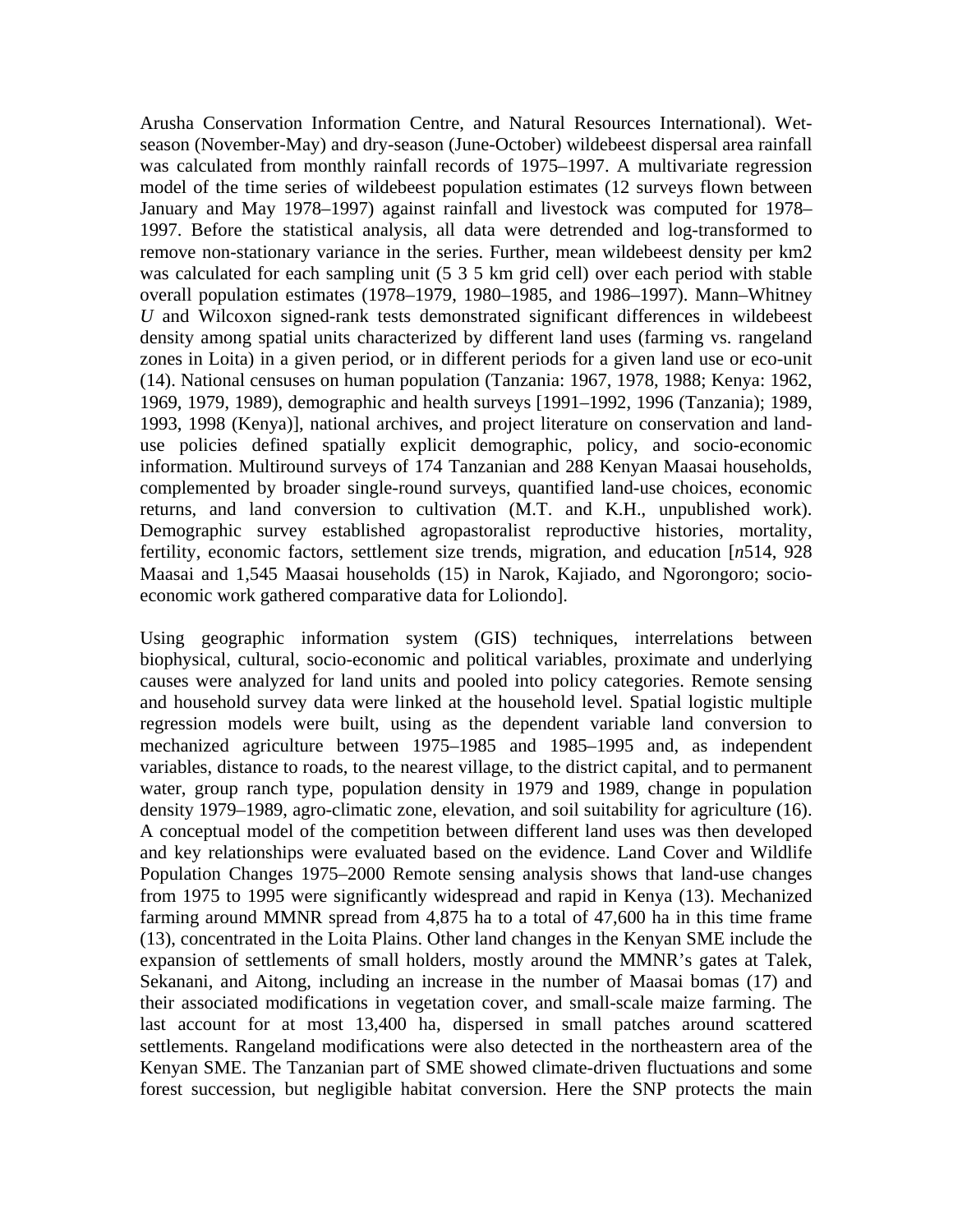wildlife migration routes from ecologically significant and ecosystem- scale change. In contrast, most of the dispersal area in Kenya is unprotected.

Most species for which comparable long-term aerial census data are available show rapid decline in Kenya, but not in Tanzania. The total non-migratory wildlife population in the Kenyan SME declined by 58% in the 1970s–1990s (18). Giraffe, topi, buffalo, and warthog decreased by 73–88%, and waterbuck, Thompson's gazelle, kongoni, Grant's gazelle, and eland by about 60%. Impala, elephant, and ostrich showed no trend in population during the 1970s–1990s (18). By contrast, Serengeti wildlife species witnessed few significant changes. Buffalo and rhino had localized declines (and roan became locally extinct). Topi increased from 1977 to 1991, then declined in 1996. Elephants decreased by 81% between 1970 and 1986 (11), then partially recovered to 53% of their 1970s numbers by the early 1990s (19).

Wildebeest dominate SME wildlife numbers and biomass, and their migrations define the ecosystem. After an initial increase (20), the Tanzanian SME (Serengeti) wildebeest population has fluctuated around 1,227,000 animals since 1977, whereas the Kenyan SME population decreased by 75% over the past 20 years. Serengeti wildebeest are regulated by density-dependent mortality through dry-season food shortage (21, 22). Kenyan SME wildebeest population fluctuations are strongly correlated with both wetand dry-season Kenya SME rainfall, and therefore with wet- and dry-season food supply (adjusted *R*2 5 0.51; *P* , 0.01). Can the difference between Serengeti and Kenyan SME wildebeest population trends be attributed to habitat conversion in the Kenyan part of SME? Expansion of mechanized agriculture took place on the wet-season rangelands that were fenced to exclude wildlife. Wildebeest are excluded from their former wet-season range as the area is converted to wheat farming, with the period 1985–1997 showing the most marked decrease in wildebeest density (*Z* 5 23.34; *P* , 0.001). Neither temporal nor spatial correlations support the idea that increased competition with cattle directly drives the decline in wildebeest numbers. Other studies suggest disease, predation, and poaching are not major factors either, although poaching may cause local declines (12). The data do not allow comparable levels of analysis for other wildlife species, but the same logic applies. Most Kenyan wildlife populations show a major decline whereas Tanzanian populations do not. Yet, no significant differences in the two areas exist in terms of longterm climate trends, human or livestock population densities or growth rates, or rates of uptake of small-holder agriculture.

For non-migratory wildlife species, however, the causes of population decline in the Kenyan SME are likely to be more complex and less related to expansion of mechanized farming. Candidate driving forces are droughts, poaching (12), and loss of woody vegetation. For a few species, increase in Maasai settlements (17) may have more than a local effect (R. Reid, personal communication).

#### **Determinants of Land Cover and Wildebeest Changes**

Cross-border and policy zone differences in SME land cover and wildebeest population fluctuations were tested against potential driving forces of change, including rainfall,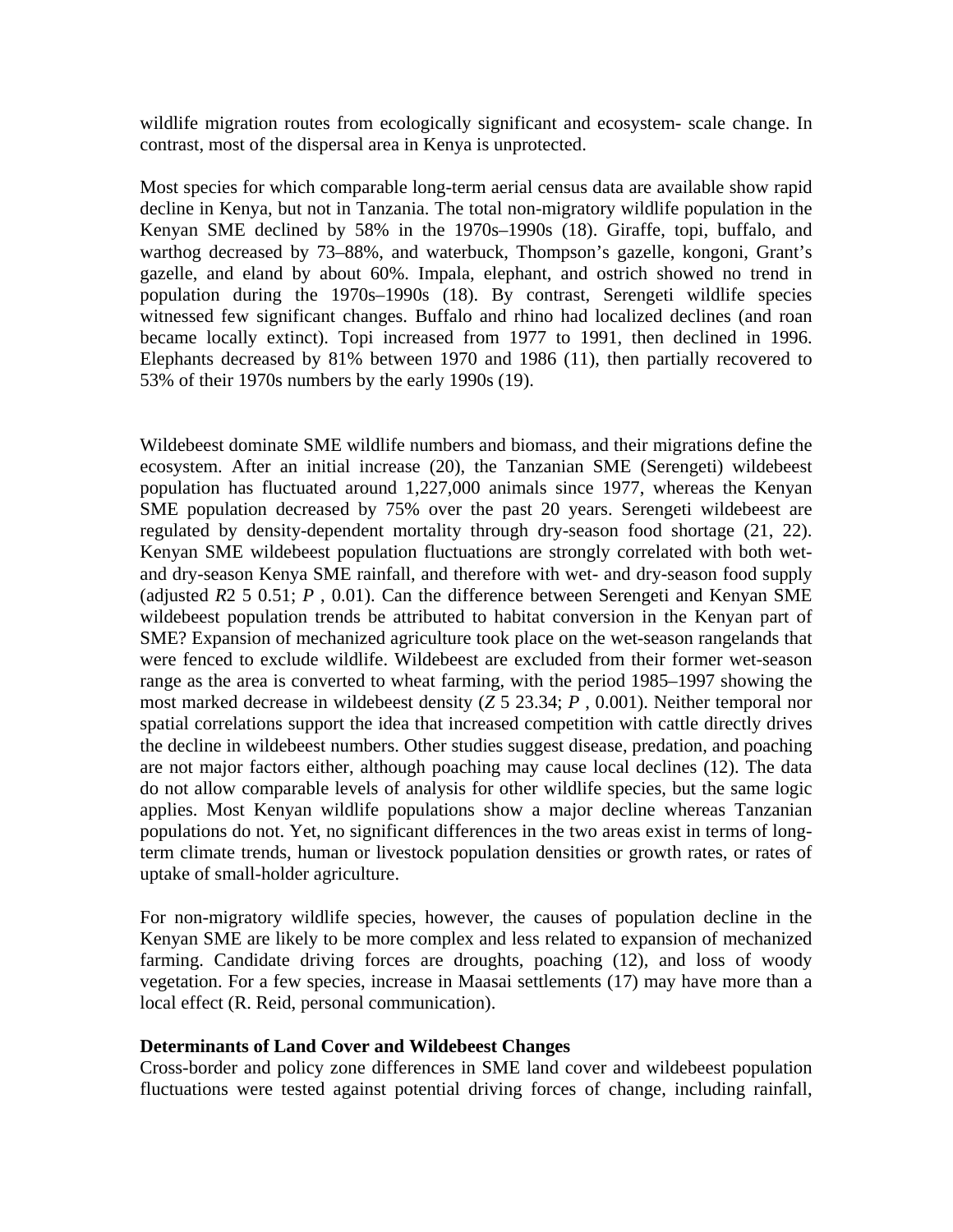human population growth (natural increase and in-migration), livestock population trends, level of agropastoral well-being (testing the claim that poverty drives degradation), land tenure, and agricultural and market policies. Of these potential explanatory variables, rainfall, Maasai natural population increase, agropastoralist population density, and livestock population trends do not differ significantly between the two countries. Both wet- and dry- season rainfall show high interannual variation but no temporal trend between 1975 and 1997 in either part of the SME. The Maasai are the largest ethnic group living around the SME. Our large demographic survey showed a high Maasai natural increase of 3.9% per annum in both the Kenyan and Tanzanian buffer zones [compare widely cited estimate of 2.2% per annum (23); national rates in each zone, respectively, 2.9%, 3.2%]. Total population growth rate in the Ngorongoro District (Tanzania) (24) was 3.6% per annum in 1978–1988. The Narok District as a whole has twice this rate (6.4% per annum, 1979–1989) (25) due to rapid in-migration of non-Maasai, but not into the MMNR-adjacent areas. The MMNR buffer zone populations are overwhelmingly Maasai (15), with population densities, growth rates, and land use comparable to those round the Serengeti (26).

MMNR buffer zone aerial census data for the wet season indicate no significant change in cattle population from 1977 to 1997. Cattle graze postharvest stubble on large-scale farms. Frequent NCA ground counts show no long-term trend in either cattle numbers or livestock equivalents from the 1970s to 1990s (27, 28). Kenyan buffer zone Maasai are wealthier than those around the Serengeti, with nearly double the livestock equivalents per reference adult (LE.RA21) (8.21 LE.RA21, SD 5 64.97, *n* 5 237 compare 4.43 LE.RA21, SD563.09, *n* 5 137), more improved (tin-roofed) housing (47.8% of Kenyan compared to 3.6% of NCA Maasai) and more Maasai children 7–12 yr attending primary education (32%; compared to 9% in NCA: national averages, 65.0% and 47.4%, respectively). These differences result partly from NCA conservation policies, but both Kenya and Tanzania Maasai are poorly integrated into national health and education services.

The Kenyan SME buffer zone values for changes in land cover were compared with respect to landscape and socioeconomic variables (29). Multiple logistic regression models show the location of conversion to large-scale wheat farming in the Loita Plains is largely explained by agro-climatic potential (for 1975– 1985, r2 5 0.63, *n* 5 20,000: mechanized agriculture is progressively less likely in more arid agro-climatic zones) and proximity to Narok town (16). For 1985–1996 distance to Narok remains important (odds ratio 5 0.885, *P* 5 0.0001, *n* 5 20,000), agro-climatic potential becomes less so. Conversely, communication difficulties between Serengeti buffer zones and Mwanza or Arusha constrain marketing in Tanzanian parts of SME (30), despite the presence of potential farmland. In Kenya, cereal prices and imports are high (31); there is significant demand for large-scale mechanized cultivation, and 1973–1974, 1984, and 1993–1994 droughts were followed by rapid reinvestment into mechanized cultivation. In Tanzania, experimental parastatal-sponsored mechanized wheat cultivation trials begun in Loliondo in 1987 were abandoned by 1992. Agricultural conversion was rapid in Kenya during 1980–1985, and even faster during 1985–1995.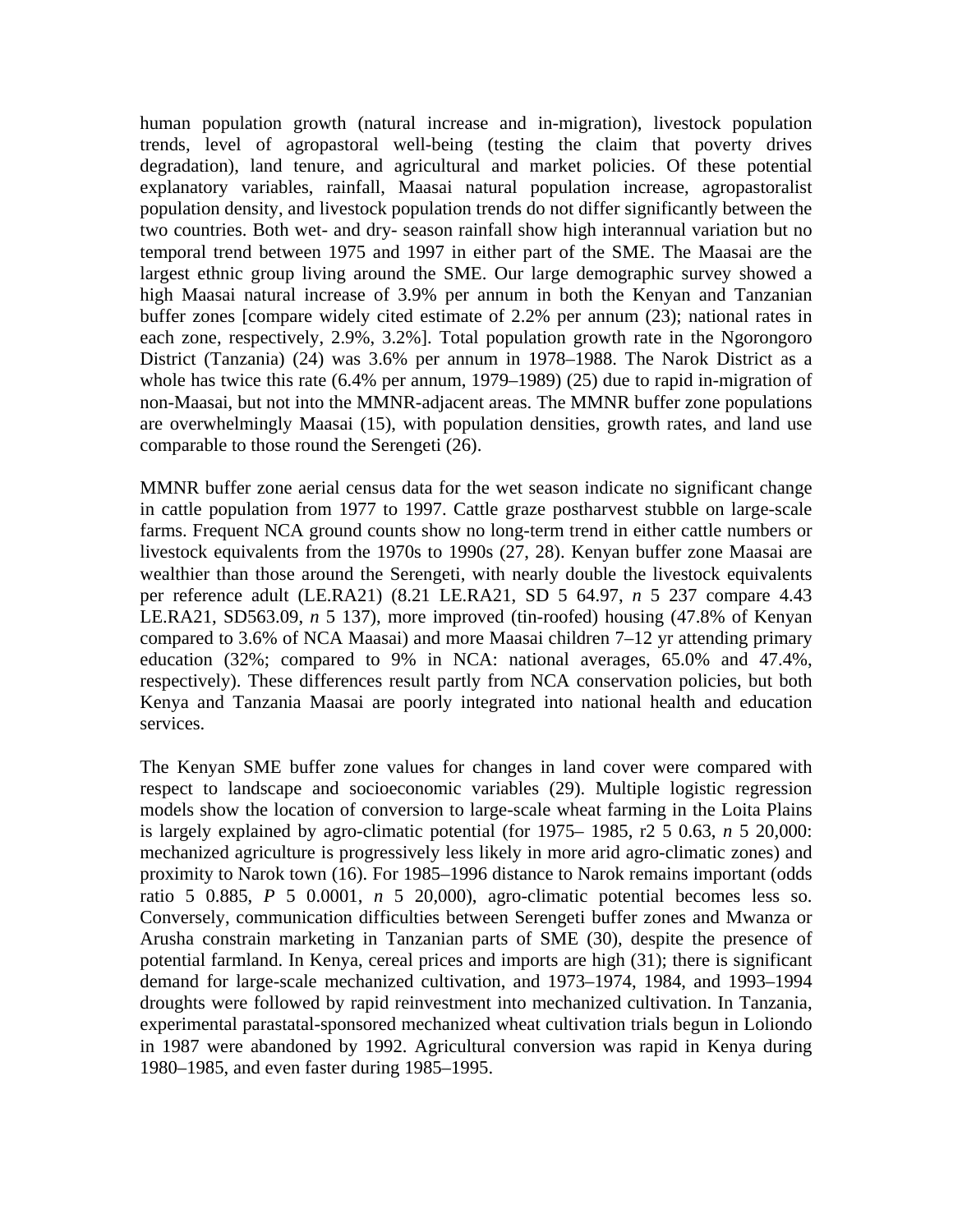Although land and biota changes are more pronounced in the Kenyan than the Tanzanian side of the ecosystem, rainfall, land of agro-ecological potential, human population growth, and livestock population trends display no major difference between countries. Cross-border land tenure and market conditions differ fundamentally and are more likely to explain the observed differences in land cover and wildlife.

### **Conceptual Model**

The conceptual model set out is developed from a range of theories and prior models, referenced in the outline below, that address different facets of land-cover change in the SME and elsewhere. Empirical and statistical observations of component relationships indicate the validity of the model that analyzes the dynamics of ecosystem change in terms of competition for land and competition for biomass. The total land area of the ecosystem is in demand for both subsistence and mechanized cultivation (M.T. and K.H., unpublished work), for fuel wood extraction from forests and woodlands, and for grazing for livestock and wildlife (9, 27, 32). These land demands are controlled by biophysical and socio-economic factors, but also compete for limited space. The transition between forest/woodlands and grasslands is driven largely by edaphic factors and disturbances such as fires, heavy browsing by elephants, and natural succession (33–37), although many of these processes have underlying human drivers (38, 39). Foremost among these is land conversion to agriculture (ref. 40 and M.T. and K.H., unpublished work), especially the expansion of broad-scale mechanized farming, which is controlled by agroclimatic potential and economic factors, such as cereal and input prices, access to the market, and transportation costs (16). Kenyan Maasai landowners can lease their land to farmers or cultivate small plots themselves. These decisions are associated with changes in lifestyles, demography, and education.

Wildlife and livestock compete for biomass and access to water and display disease interactions (27, 41). Along with poaching (12), these factors contribute to regulating wildlife population (21, 22). The size of the livestock population is linked to pastoralists' decisions and their wealth. Around conservation areas, however, a significant portion of pastoralist wealth potentially derives from wildlife-related tourism activities (ref. 5 and M.T. and K.H., unpublished work), with redistribution of tourism incomes to adjacent communities (as cash or through the provision of social services) or through park-related incomes (rangers, handicraft industry, vegetable production for or employment in park lodges). A possible tradeoff exists for pastoralists between increasing livestock holdings and maintaining tourist-related incomes through wildlife conservation. Similar tradeoffs have to be made by pastoralists concerning the leasing of their land for mechanized agriculture and the expansion of small-scale cultivation. These complex decisions are influenced by the proportion of total pastoralist income that is (or could potentially be) derived from the different land-use options. Three major factors determine this income composition: (*i*) who decides and benefits from different land-use activities; (*ii*) the natural and cultural landscape attributes of different locations that influence land use (14) (agro-climatic potential, access to markets, roads and water, proximity to high wildlife density areas); and (*iii*) policies that encourage, exclude, restrict, or give a comparative advantage to some land uses (e.g., agricultural subsidies, cultivation bans, redistribution of tourism revenues, improvement of transportation infrastructure, provision of social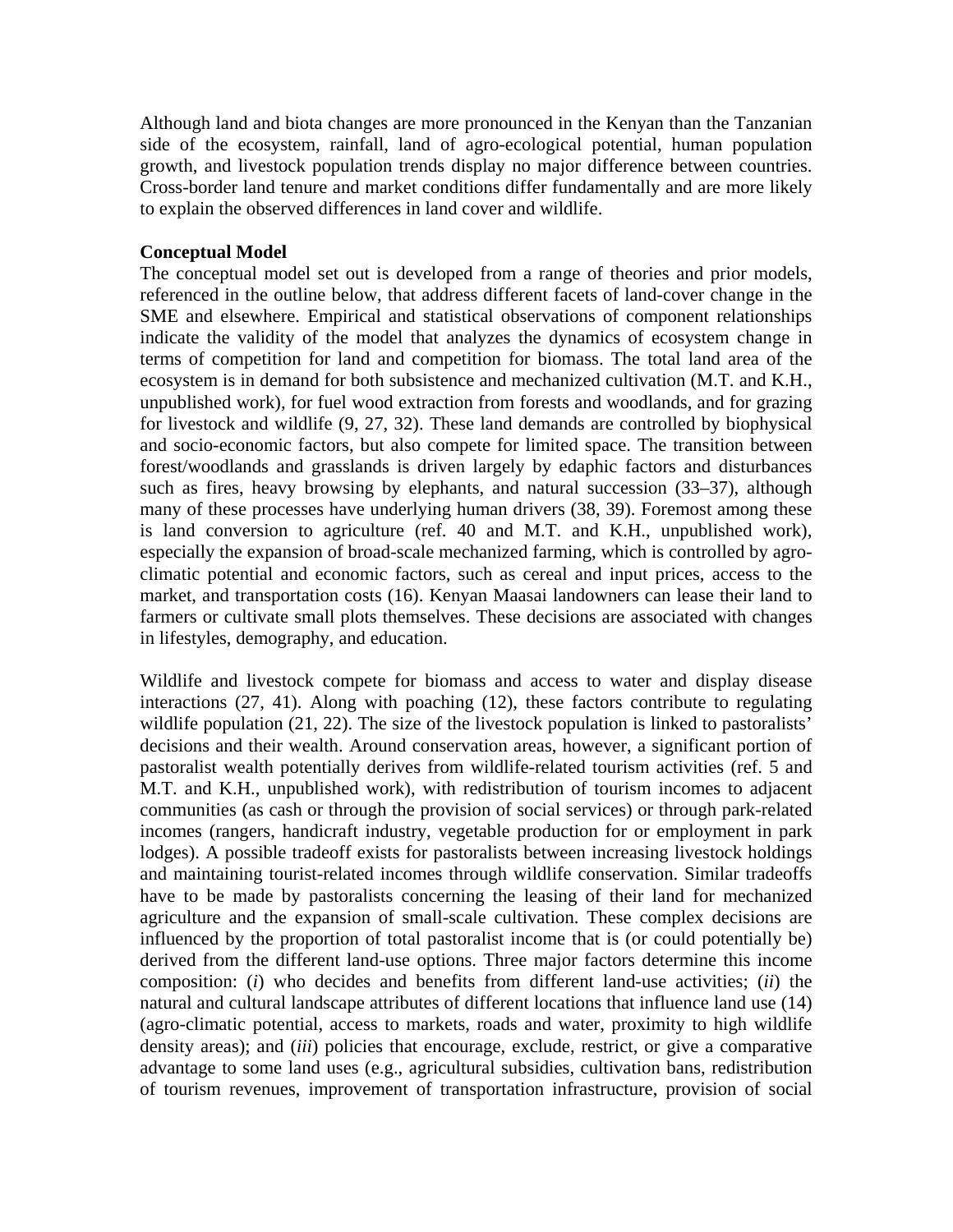services, land tenure). Policy instruments in particular affect the decision-making process of agropastoralists and, therefore, modify land-use changes and their impacts on the ecosystem. The three factors above lead to considerable spatial variability in preferred land-use options, as manifested both on the remote sensing images and by fine-scale socio-economic surveys.

#### **Socio-Economic and Spatial Factors in Local Decisions over Land Use**

The great majority of Maasai around the SME have taken up cultivation over the last 10 years. Despite great intersite variability, 88% of Tanzanian Maasai households and 46% of the Kenyan currently cultivate [*n* 5 1,545 households (15); 10 years ago 2% and 19%, respectively]. Land tenure and policy restrictions, however, result in few mechanized cultivation opportunities for the Maasai in the Tanzanian buffer zone. Maasai NCA farm sizes are similar to Kenya hand-hoe areas (0.86 ha, SD 5 60.71, *n*567), but hectarage is significantly larger in LGCA and Kenya GRs (2.92 ha, SD 5 62.01, *n* 5 64; *P* , 0.001) where other techniques (animal draught and tractor) are allowed. Maasai wheat areas in Loita Plains commercial farms average 4.44 ha (SD 5 63.49, *n* 5 27). Households close to protected areas may receive tourism incomes (Talek 86.4%, NCA 12%, LGCA 3%). These earnings can be significant in the case of some Kenyan SME Maasai households (M.T. and K.H., unpublished work), but are rarely the principle income (NCA 0.2%, Narok 1.3%). There is no evidence that greater income from tourism and larger livestock holdings (relative to Tanzania) translate into increasing total livestock populations around the MMNR. Both potential revenues and actual land-use strategies differ between Maasai households according to socio-economic factors. A statistical clustering of 278 Kenyan households in the broad-scale survey gave four land-use strategy groups, combining livestock production with, respectively, subsistence cultivation (54 households), tourism (136 households), mechanized wheat farming/leasing (29 households), or a diversified strategy with both tourism and maize cultivation (59 households). Wage earning *per se*  had little explanatory power in the clustering process. Households in the baseline group (livestock production with subsistence cultivation) were less likely to have a leadership position than households in any of the other clusters (29). For a subsample of 162 household heads, leadership (elite) status (GR chairman, treasurer, or secretary) was strongly associated with involvement in mechanized farming (odds ratio 467.2, *P* 5 0.0007) or in diversified livelihoods (combining livestock, tourism and maize cultivation: odds ratio 41.3, *P* 5 0.0052) as were education (odds ratios 5.64, *P* 5 0.002; 3.67, *P* 5 0.0264) and wealth (expressed as livestock holdings: odds ratios 3.72, *P* 5 0.0113; 3.01, *P*  5 0.0029). Leadership status and networks are used to secure lands favorable for development or cultivation and to tap revenues from distant sources (M.T. and K.H., unpublished work). Leadership positions are negatively associated with formal education. Accessibility factors were important determinants of land-use strategy (43). Tourism is associated with proximity to MMNR and mechanized cultivation with distance from the reserve/proximity to wheat belt and markets, (odds ratio 1.4, *P* 5 0.0001). Socioeconomic factors and natural landscape factors (slope, elevation, and agro-ecological zone) were lesser determinants.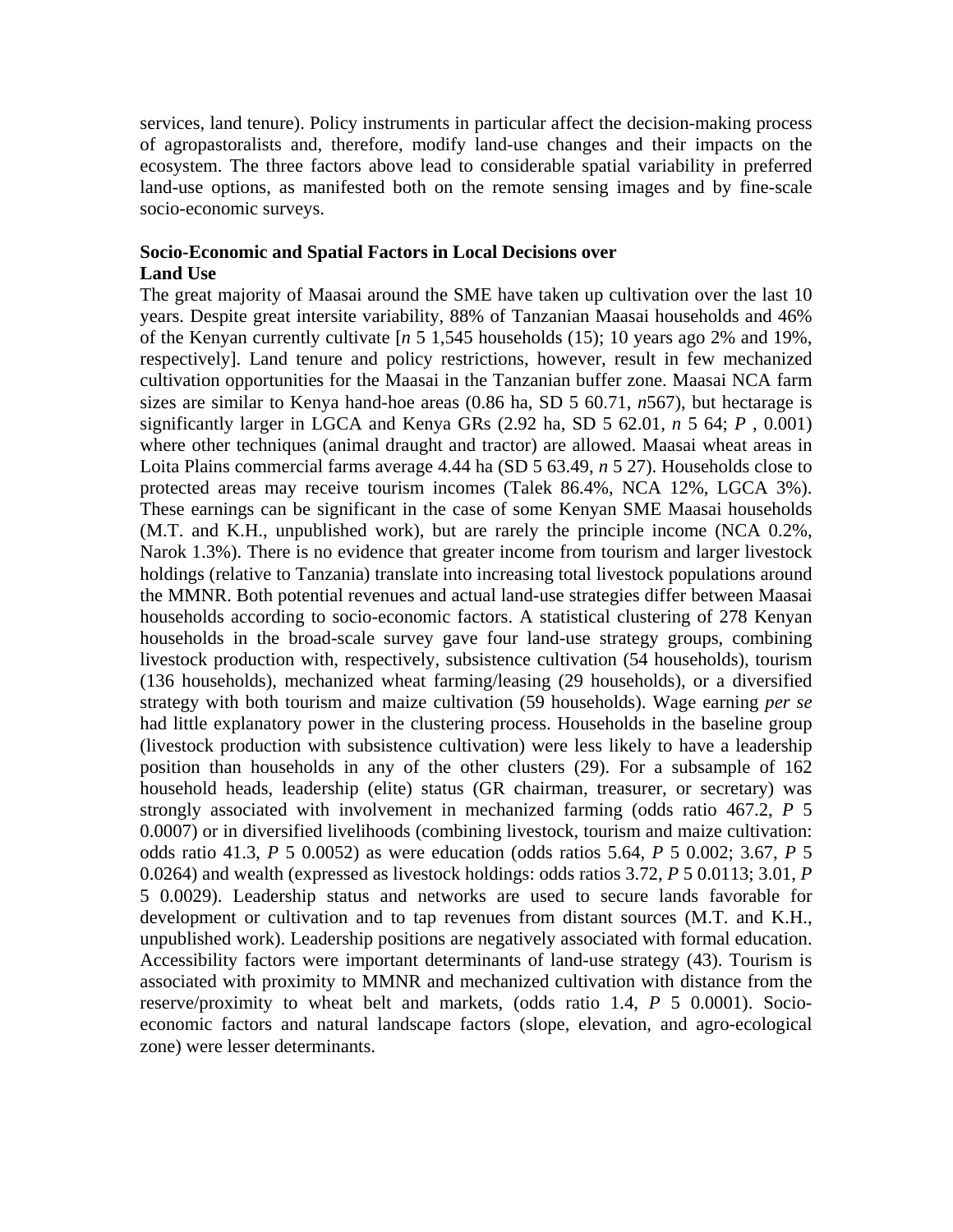The broad regional survey (288 households), multiround survey (57 households), and contingent valuation survey (169 households) in the Kenyan part of the study area allow estimates of economic returns from different enterprises to different socio-economic groups (M.T. and K.H., unpublished work). GR members are likely to get more from cultivation. Elite households have privileged access to and control of MMNR dividends, GR wildlife association revenue, select campsites, lodge shares, and wage-earning positions in the tourist industry and derive considerable returns from tourism. Tourism depends on landscapes and wildlife, however, which are vulnerable to land conversion. Where distance from the park reduces tourist attraction, and market access and agroecological conditions favor commercial cultivation, elites can command significant returns from agriculture, especially where they secure landholdings that are many times the standard individual plot allocation.

These figures reflect site- and zone-specific tradeoffs between policy constraints, economic returns, and local aspirations. Kenya Maasai pursue the most lucrative land-use options. The percentage of land converted to cultivation correlates with income from leasing for cultivation (linear regression's *R*2 5 0.804, *P* , 0.05; *n* 5 5), and inversely with percentage of households receiving income from tourism. Similarly, cultivation correlates with market access (16). In Tanzania, policy and/or infrastructure govern land-use options. Serengeti buffer zones do not display the spread of agriculture seen around MMNR, at either the ecosystem or intensive study site level (,3% of 5-km radius area around each study site was converted to agriculture during 1985–1995).

#### **Conclusions**

These findings do not support the widespread assumption that the main drivers of landcover change are agropastoralist population growth and land use. Decisions over land use are driven by tradeoffs between different economic opportunities (as described in the conceptual model) and not by population pressure. Private land tenure makes possible and market conditions encourage commercial cultivation, which leads to major landcover change and wildebeest decline in the Kenyan SME. Conversely, state control of land, policies restricting mechanized cultivation, and market constraints reduce land-use options, land-cover change, and any associated impacts on wildlife in the Tanzanian SME.

Local vegetation change over a radius of a few kilometers around new Maasai settlements close to the MMNR could be contributing to declining numbers for some nonmigratory wildlife species. But changes in vegetation cover associated with the expansion of settlements has affected a much smaller area compared with rangelands conversion for mechanized farming, over the last decades, and a similar overall density and growth rate of the Maasai population in the Tanzanian SME did not lead to declining wildlife numbers.

Simple projections for 2010, assuming high population growth rate (6.4%), maize yields of 2.5 tons/.ha, and yearly maize consumption of 0.18 tons/person, suggest the area needed for subsistence agriculture to feed the population of Narok District remains small (102,400 ha, 5.75% of the total available). Largescale wheat cultivation represents only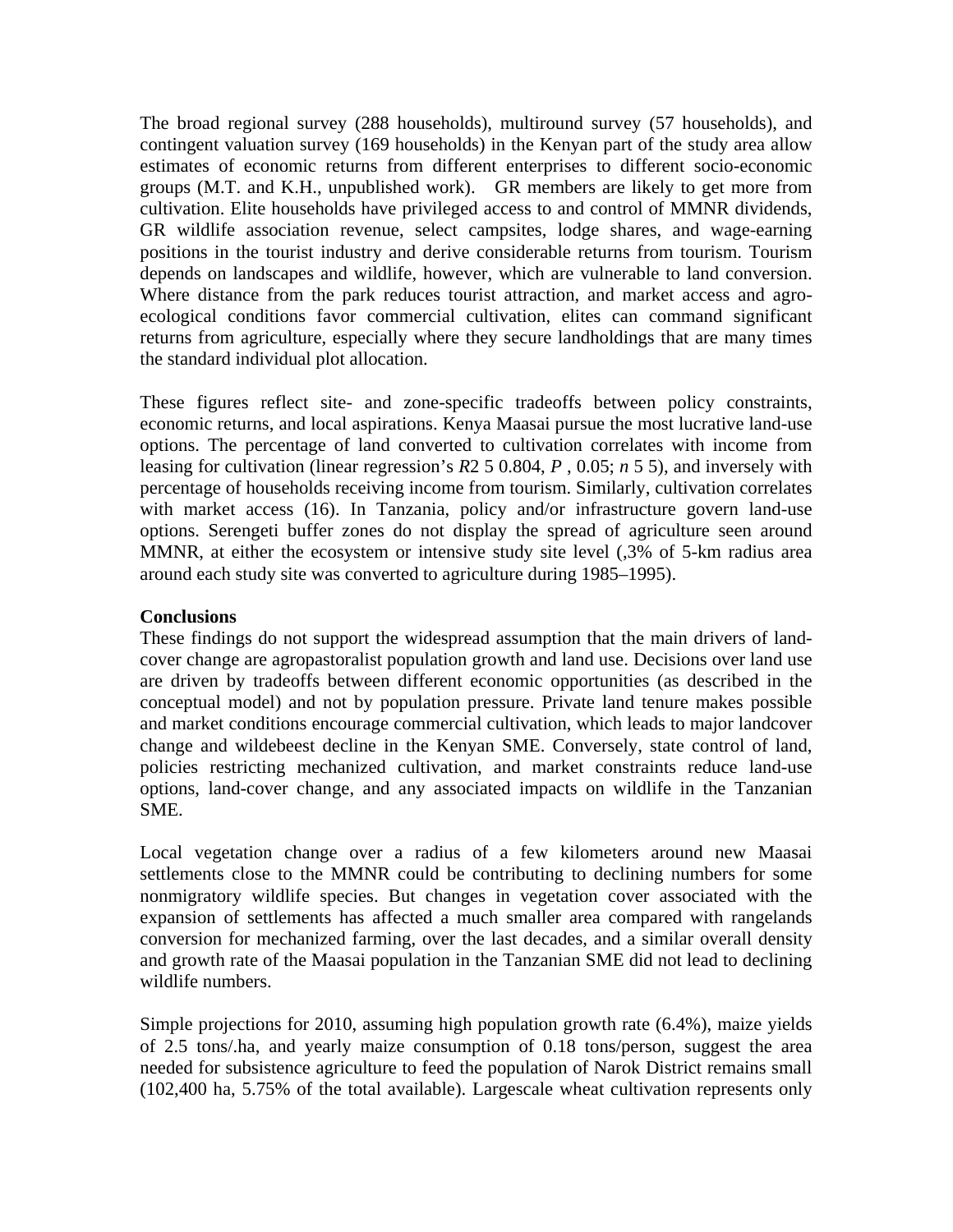2.80% of the total area, but its location in the core area of the wildebeest breeding and calving grounds and wet-season grazing range led to a 75% decrease in the Kenyan SME wildebeest during 1977–1997. The ecosystem could accommodate future population growth at low ecological cost provided land zoning manages settlement, subsistence agriculture, and their access to and impact on key resources (e.g., swamps, water holes, wildlife migration routes). Zoning of the Serengeti and adjacent buffer zones into national parks, reserves, NCA, and LGCA has played a crucial role in conserving the Tanzanian system. Conversely, partial conversion of wet-season dispersal and/or calving areas to mechanized cultivation has precipitated major wildebeest losses in the Kenya part. Current attempts to establish ''bottom-up'' zoning in Kenyan SME depend not only on enforcement, but also on provision of incentives to agropastoralists—particularly a distribution of conservation revenue that makes conservation worth their while (43, 44).

The work was funded by the European Commission Directorate-General XII International Cooperation with Developing Countries (INCO-DC) Contract ERB IC 18 CT, and the United Kingdom Government Department for International Development-Economic and Social Committee for Overseas Research (R6828). Institutional support was given by University College (London), University of Louvain, Kenya Wildlife Service, Department of Resource Survey and Remote Sensing and Institute of Resource Assessment, and Dar es Salaam University. Additional funds came from the Parkes Foundation, University College Graduate School, and University of London Central Research Fund.

1.Bell, R. (1987) *Conservation in Africa*, eds. Anderson, D. & Grove, R. (Cambridge Univ. Press, Cambridge, U.K.), pp. 79–102.

2. International Institute for Environment and Development (1995) *Whose Eden?*  (International Institute for Environment and DevelopmentyOverseas Development Administration, London).

3. Neumann, R. (1997) *Dev. Change* 28, 559–582.

4. Ostrom, E., Burger, J., Field, C. B., Noorgaard, R. B. & Policansky, D. (1999) *Science* 284, 278–282.

5. Bruner, A., Gullison, R., Rice, R. & da Fonseca, G. (2001) *Science* 291, 125–128. 6. Wøien, H. & Lama, L. (1999) *Market Commerce as Wildlife Protector? Commercial* 

*Initiatives in Community Conservation in Tanzania's Northern Rangelands: Pastoral Land Tenure Series No. 12* (International Institute for Environment and Development, London).

7. Homewood, K. (1992) *Ecol. Food Nutr.* 29, 61–81.

8. Homewood, K. (1995) *Africa* 65, 331–350.

9. Sinclair, A. R. E. (1995) in *Serengeti II: Dynamics, Management, and Conservation* 

*of an Ecosystem*, eds. Sinclair, A. R. E. & Arcese, P. (Univ. of Chicago Press, Chicago), pp. 3–30.

10. White, F. (1983) *The Vegetation of Africa: A Descriptive Memoir to Accompany the UNESCO-AETFAT-UNSO Vegetation Map of Africa* (United Nations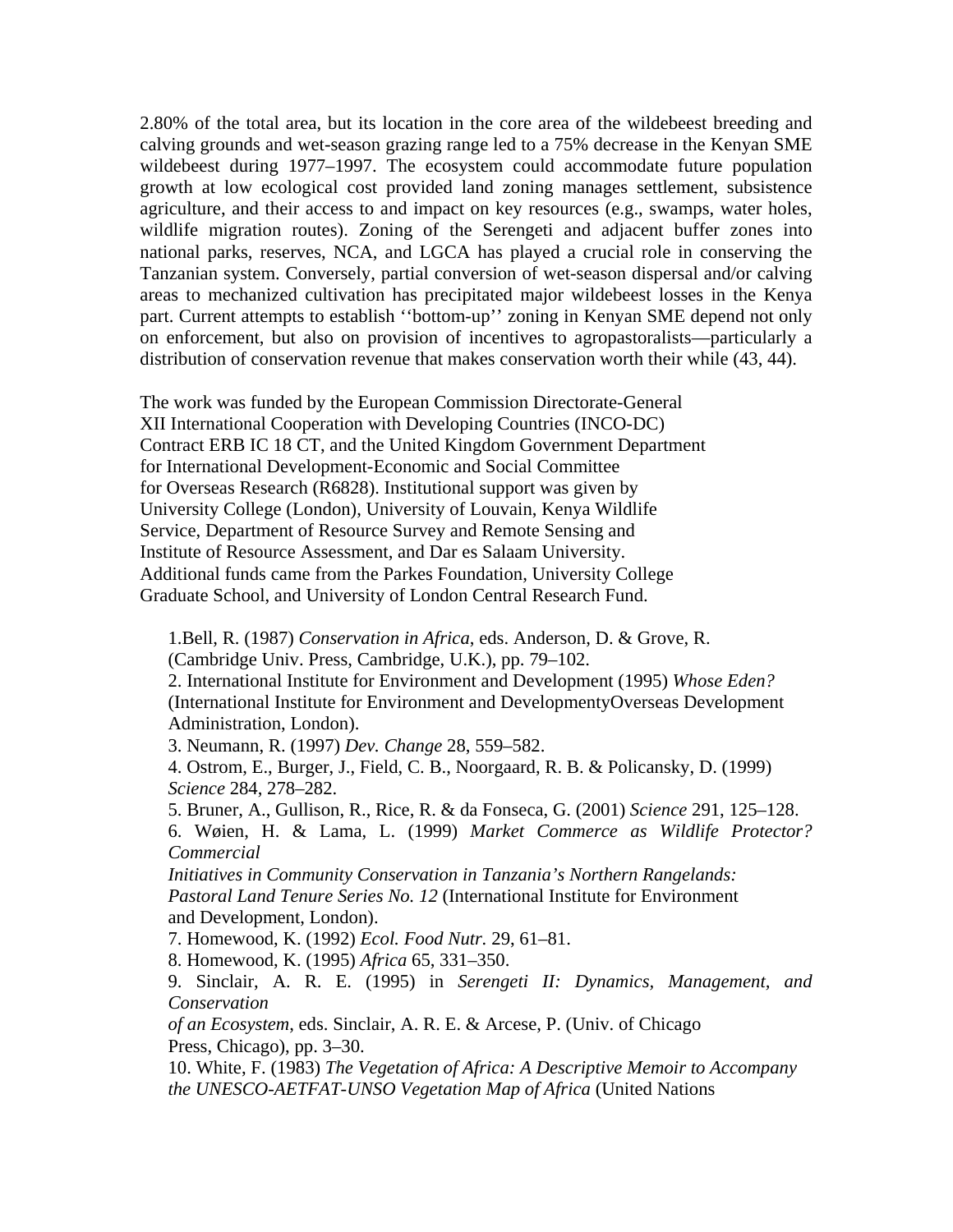Educational, Scientific and Cultural Organization, Paris).

11. Campbell, K. & Borner, M. (1995) in *Serengeti II: Dynamics, Management and Conservation of an Ecosystem*, eds. Sinclair, A. R. E. & Arcese, P. (Univ. of Chicago Press, Chicago), pp. 117–145.

12. Campbell, K. & Hofer, H. (1995) in *Serengeti II: Dynamics, Management, and Conservation of an Ecosystem*, eds. Sinclair, A. R. E. & Arcese, P. (Univ. of Chicago Press, Chicago), pp. 534–570.

13. Serneels, S., Said, M. Y. & Lambin, E. F. (2001) *Int. J. Remote Sensing,* in press.

14. Serneels, S. & Lambin, E. F. (2001) *J. Biogeography* 28, 391–408.

15. Coast, E. (2000) Ph.D. thesis (University of London, London).

16. Serneels, S. & Lambin, E. F. (2001) *Agric. Ecosyst. Environ.* 85, 65–82.

17. Lamprey, R. & Waller, R. (1990) in *Early Pastoralists of Southwestern Kenya,* 

ed. Robertshaw, P. (Memoirs of the British Institute in Eastern Africa, Nairobi, Kenya), pp. 16–35.

18. Ottichilo, W. K., de Leeuw, J., Skidmore, A. K., Prins, H. H. T. & Said, M. Y. (2001) *Afr. J. Ecol.* 38, 202–216.

19. Dublin, H. (1995) in *Serengeti II: Dynamics, Management, and Conservation of an Ecosystem,* eds. Sinclair, A. R. E. & Arcese, P. (Univ. of Chicago Press, Chicago), pp. 71–90.

20. Talbot, L. M. & Steward, D. R. M. (1964) *J. Wildlife Mgmt.* 28, 815–827. 21. Sinclair, A. R. E., Dublin, H. & Borner, M. (1985) *Oecologia* 65, 266–268.

22. Mduma, S. A. R., Sinclair, A. R. E. & Hilborn, R. (1999) *J. Anim. Ecol.* 68, 1101–1122.

23. Campbell, D. (1979) *Development or Decline? Resources, Land Use and Population Growth in Kajiado District, Working Paper 352* (Institute for Development Studies, Nairobi, Kenya).

24. Republic of Tanzania (1988) *Tanzania Sensa 1988*, *Preliminary Report Dar Es Salaam* (Bureau of Statistics, (Ministry of Finance, Economic Affairs and Planning, Dar es Salaam).

25. Government of Kenya (1989) *Kenya Population Census 1989* (Office of the Vice President and Ministry of Planning and National Development, Nairobi, Kenya), Vol. 1.

26. Coast, E. (2001) *Hum. Ecol.*, in press.

27. Homewood, K. M. & Rodgers, W. A. (1991) *Maasailand Ecology: Pastoralist Development and Wildlife Conservation in Ngorongoro, Tanzania* (Cambridge Univ. Press, Cambridge, U.K.).

28. Kijazi, A., Mkumbo, S. & Thompson, D. M. (1997) in *Multiple Land Use: The Experience of the Ngorongoro Conservation Area, Tanzania*, ed. Thompson, D. M. (International Union for the Conservation of Nature, Gland, Switzerland), pp. 169–180.

29. Thompson, D. M., Serneels, S. & Lambin, E. F. (2001) in *Remote Sensing and GIS Applications for Linking People, Place, and Policy*, eds. Walsh, S. &

Crews-Meyer, K. (Kluwer, Dordrecht, the Netherlands), in press.

30. Raikes, P. (1981) *Livestock Development and Policy in East Africa* (Scandinavian Institute of African Studies, Uppsala, Sweden).

31. World Bank (1995) *African Development Indicators 1994–1995* (The World